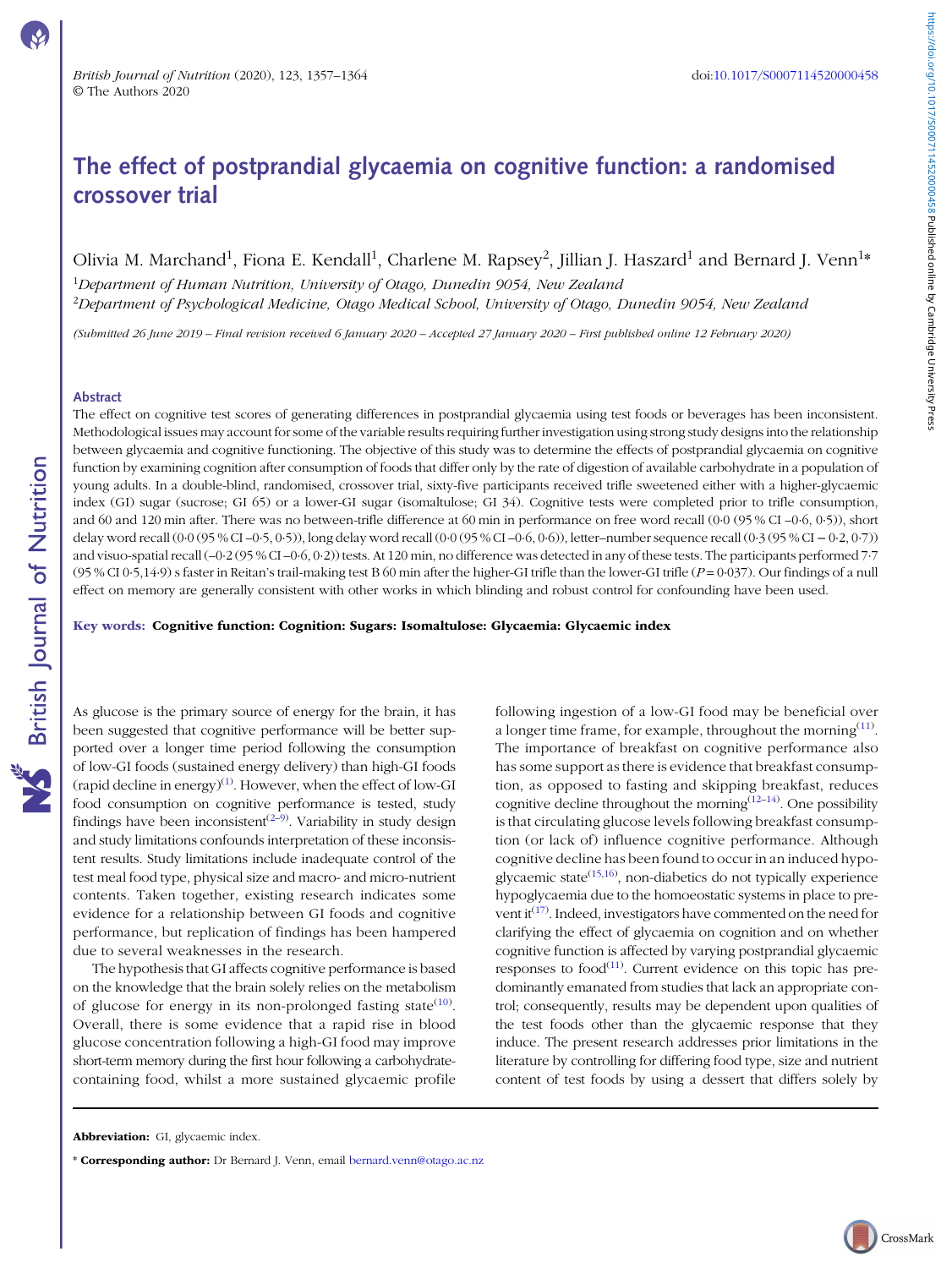speed of absorption of the carbohydrate sweetener. This was achieved through the use of sucrose (GI 65) for the higher-GI trifle and isomaltulose (GI 34) for the lower-GI trifle<sup>([18\)](#page-6-0)</sup>. Sucrose and isomaltulose molecules are both composed of one glucose and one fructose moiety but differ by their bond. The enzymatically rearranged  $\alpha$ -1,6-glycosidic bond in isolmaltulose is more slowly digested and absorbed than the  $\alpha$ -1,2-glycosidic bond in sucrose resulting in a lower glycaemic response. Both sugars are completely absorbed and provide the same amount of energy.

The objective of the present study is to determine whether GI independently influences cognitive performance in an adult population using a crossover study design that controls for all variables other than a difference in glycaemic response. The primary outcome was cognitive test scores tested at 60 and 120 min following consumption of the trifles. A lapse of 60 min allows for ingested carbohydrate to cross the blood–brain barrier<sup>([19\)](#page-6-0)</sup>, while attention has been found to be better 2 h after ingesting a low-, compared with a high-GI food $(20)$ . The secondary outcome was glycaemic response tested at baseline and at 60 and 120 min following consumption of the trifles.

### Methods

### Study design

This study is a double-blinded, randomised, controlled, crossover trial of cognitive function with repeated measures over time in relation to postprandial glycaemia after a sucroseor isomaltulose-sweetened trifle. This study was conducted at the University of Otago in 2017. Approval for this study was granted by The University of Otago Human Ethics Committee (reference H17/011). The study has been registered with the Australian and New Zealand Clinical Trials Registry ACTRN12618001137280.

Eighty-three undergraduate students of human nutrition were invited to participate in this trial. The exclusion criteria were a diagnosis of diabetes; and colour-blindness would exclude participants from the cognitive test that required colour identification. Seventy-seven students provided informed written consent to participate. Participants were randomly scheduled to two sessions with an intervening 2- or 3-week gap. Participants were computer-randomised by a University staff member otherwise uninvolved in the study to the order in which they received each trifle using the RAND() function in Excel (Microsoft), stratified by sex. The investigators, participants and the biostatistician were blinded to treatment order with the code revealed only after the statistical analysis had been completed.

#### Test food

Trifle was chosen as the test food as it was considered: filling; easily alterable to suit special dietary needs and it would accommodate a large amount of sugar. The trifles differed only by the sweetener used, sucrose or isomaltulose. The trifles did not differ in nutrient content as tested and confirmed by Plant and Food Research, New Zealand (Table 1). The trifles

Table 1. Trifle nutrient information per serving

| Component                        | Quantity per serving |
|----------------------------------|----------------------|
| Total weight (g)                 | 446                  |
| Energy (kJ)                      | 2518                 |
| Protein (g)                      | $16-1$               |
| Total fat (g)                    | $15-3$               |
| Total available carbohydrate (q) | $98-8$               |

were visually indistinguishable and served in identical containers. Equal numbers of both trifles were made by the study investigators ahead of each testing day and a University staff member otherwise uninvolved in the study coded the trifles by placing a coloured sticker on the containers. Participants who self-identified as vegan or gluten intolerant were served vegan jelly or custard and jelly, respectively, containing the same amount of sugar as the trifles. Two weeks prior to the cognitive test days, Glycaemic Index Otago determined the GI of the trifles (that contained 50 g of available carbohydrate) from the glycaemic response relative to a three times repeated glucose reference beverage in twelve subjects in accordance with the International Standard<sup>[\(21\)](#page-6-0)</sup>.

### Testing day procedure

For standardisation, all participants were provided with breakfast cereal to eat at home on the morning of each test day. The breakfast cereals were given to the participants on the afternoon prior to each testing day. At the first occasion, each participant indicated the quantity he or she wanted to eat; this was weighed and placed in a sealable plastic bag. The same amount of cereal was provided prior to the second test day. Participants were free to add animal or plant milk to the cereal and were asked to use the same type of milk on each occasion. Participants chose his or her usual time for breakfast, they were asked to keep the time consistent on test days and to not eat anything else for breakfast. Participants were requested to fast after breakfast until they received their trifle at 12.00 hours. The trifle was ingested within 20 min accompanied with a 250 ml glass of water, and no other food or drink was permitted until the testing session had ended. Tests of cognition were performed at baseline and at 60 and 120 min after the participants first began eating the trifle. Participants were sitting on benches with a separation of at least 1 m. Study administrators invigilated the process, and the room was quiet during the administration of the cognitive tests to avoid audible distraction.

### Cognitive tests

Six different cognitive tests were performed in the laboratories as described below. Each participant filled answers to the cognitive tests on test papers which were collected immediately after each individual test. Two projector screens in clear view of all participants were used to display test content, and audio content was played through surround speakers.

Five of the tests: free word recall, short delay word recall, long delay word recall, letter–number sequence and visuospatial recall were performed at baseline, and 60 and 120 min after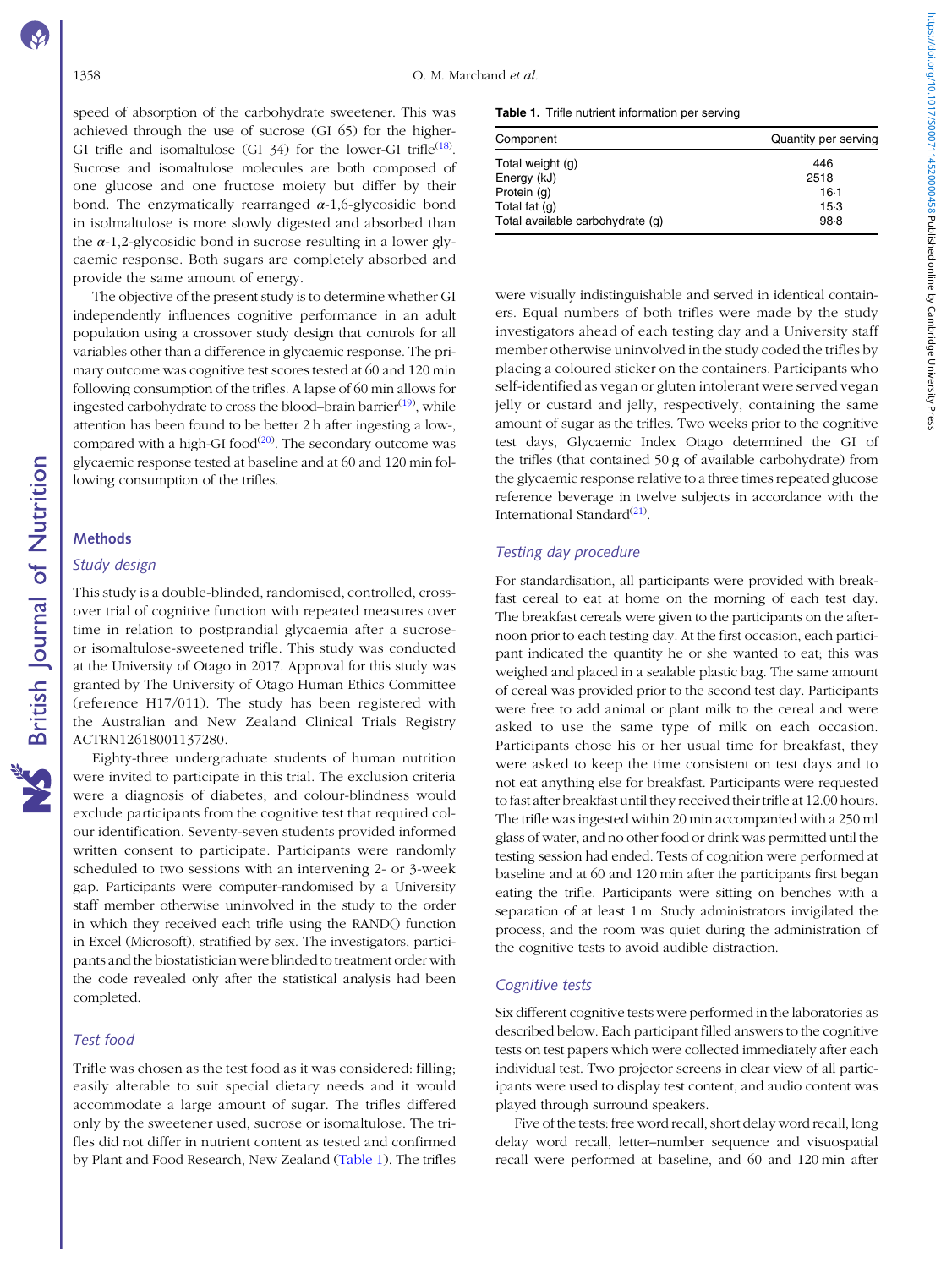the participants began eating the trifle. Reitan's trail-making test part B was performed as the last test of the 60-min cognitive test battery. The content used in the tests on each testing day was different to ensure that no participant would be at an advantage if they heard about the tests from other participants before their own testing day.

# Free word recall test

Word recall tests assess immediate and delayed verbal memory. The wordlists used in this study were adapted from Hopkins Verbal Learning Test which is standardised, validated and repeatable<sup>([22](#page-6-0))</sup>. Hopkins wordlists contain twelve words to recall for each test with commonly used words grouped into three categories. The number of words in each list was increased to twenty to make the test more difficult as the list was repeated in each testing period. Audible versions of the wordlists enunciated by a computer-generated voice were played to participants at a frequency of one word/s. The words were listed in randomised order, and the order of words were altered each time the list was played ensuring the first and last word of the list were always different. To increase the cognitive demand of the free word recall test, tests were performed under the condition of divided attention<sup>([23](#page-6-0))</sup>. To do this, participants performed motor sequences consisting of three hand actions, for example, OKAY-WAVE-DROP, while they listened to the wordlists. Different hand motor sequences for each free word tests were used so the distraction exercise was unfamiliar each time. The participants learned the motor sequence in successive order and reverse order, for example, LIFT-BACKWAVE-OKAY for 30 s prior to testing. Participants swapped between successive and reverse order after every five words played. While the wordlists were played aloud, the motor sequence description was displayed on the screens. Participants had 45 s to write down all of the words they could recall in no particular order immediately after the wordlist had played.

# Short delay and long delay word recall test

At 5 min and 20 min after the completion of the free word recall test, participants had 45 s to write down as many of the words they could recall from that test.

#### Letter–number sequence recall test

Letter–number sequencing tests require participants to hold information in mind and mentally arrange that information<sup> $(24)$  $(24)$ </sup>. Eight different sequences of letters and numbers were presented. The sequences increased in length by one letter or digit each time beginning from three characters long. The sequences were generated using the randomise function of Microsoft Excel (version 15.32). For consistency of difficulty, sequences were checked by the researchers to ensure that none of the sequences spelt any commonly known words, sounds or abbreviations, that sequences did not have the same digit adjacent to each another and that sequences with six or more characters followed a letter number pattern. Each sequence was displayed on screen for 5 s followed by a 10-s gap for participants to write their recollection of the sequence down.

#### Visuospatial recall test

The visuospatial test was designed by the researchers as repeatable tests were required that could be administered using a screen for display with answers on paper. For each test, a picture was displayed for 10 s followed by a blank screen for 3 s. All pictures contained thirty cartoon objects on a two-tone landscape background comprising mountains, buildings, trees, flowers, animals, a sun or moon and a person articulating a percentage in a speech bubble. Five questions were asked about the picture with each question being displayed for 20 s. The questions were either multiple choice or required the count of an object. Pictures were made using online software (Canva).

# Reitan's trail-making part B

The test measures visual attention, task switching and speed of processing<sup> $(25,26)$ </sup>. The task involves joining dots containing letters and numbers in alternate, ascending order, for example, '1-A-2-B-3-C' etc. without removing the pen off the paper until the final letter 'L'. Performance is measured by the time it takes an individual to complete. The participants performed this test once at each session. To reduce learning effects, two versions of the trail-making test part B were used, the original and a mirror image of the original. To control for order, half of order 1 and order 2 were randomly assigned to perform the original test first followed by the mirror image. The other half were assigned to perform the tests in the reverse order.

### **Measurements**

Measures of body weight and height were taken by a research assistant trained in anthropometry measurement. Body weight was measured using a Seca alpha 770 digital scale (Seca), accurate to 0·1 kg. Height was measured using a Holtain stadiometer (Holtain Limited), accurate to 0·01 cm. Using these measures, BMI was calculated by dividing body weight (kg) by the square of the height (m).

### Blood collection and analysis

For the GI testing of the trifles in twelve participants, capillary blood samples were taken by fingerprick at baseline (immediately before trifle ingestion) and at 15, 30, 45, 60, 90 and 120 min thereafter. The trifle was eaten within 12 min of baseline. Measurement of blood glucose concentration was by a HemoCue glucose analyzer (HemoCue).

For all participants, 500 μl capillary blood samples were collected three times throughout each cognitive test session at baseline, and 60 and 120 min after participants had begun eating their trifles. Blood was collected into tubes containing 10 μl of potassium EDTA as an anticoagulant. Blood samples were centrifuged within 20 min of collection for 10 min at 2000 Relative Centrifugal Force. Plasma was pipetted into microcentrifuge tubes and stored at –80°C at the University of Otago, Human Nutrition Laboratories, New Zealand, for up to 1 month before analysis. Blood glucose concentrations were determined using an enzymatic colorimetric kit on a Cobas c 311 auto-analyser (Roche). The laboratory adheres to quality control procedures (Westgard rules) and the use of manufacturer's controls. Intra-assay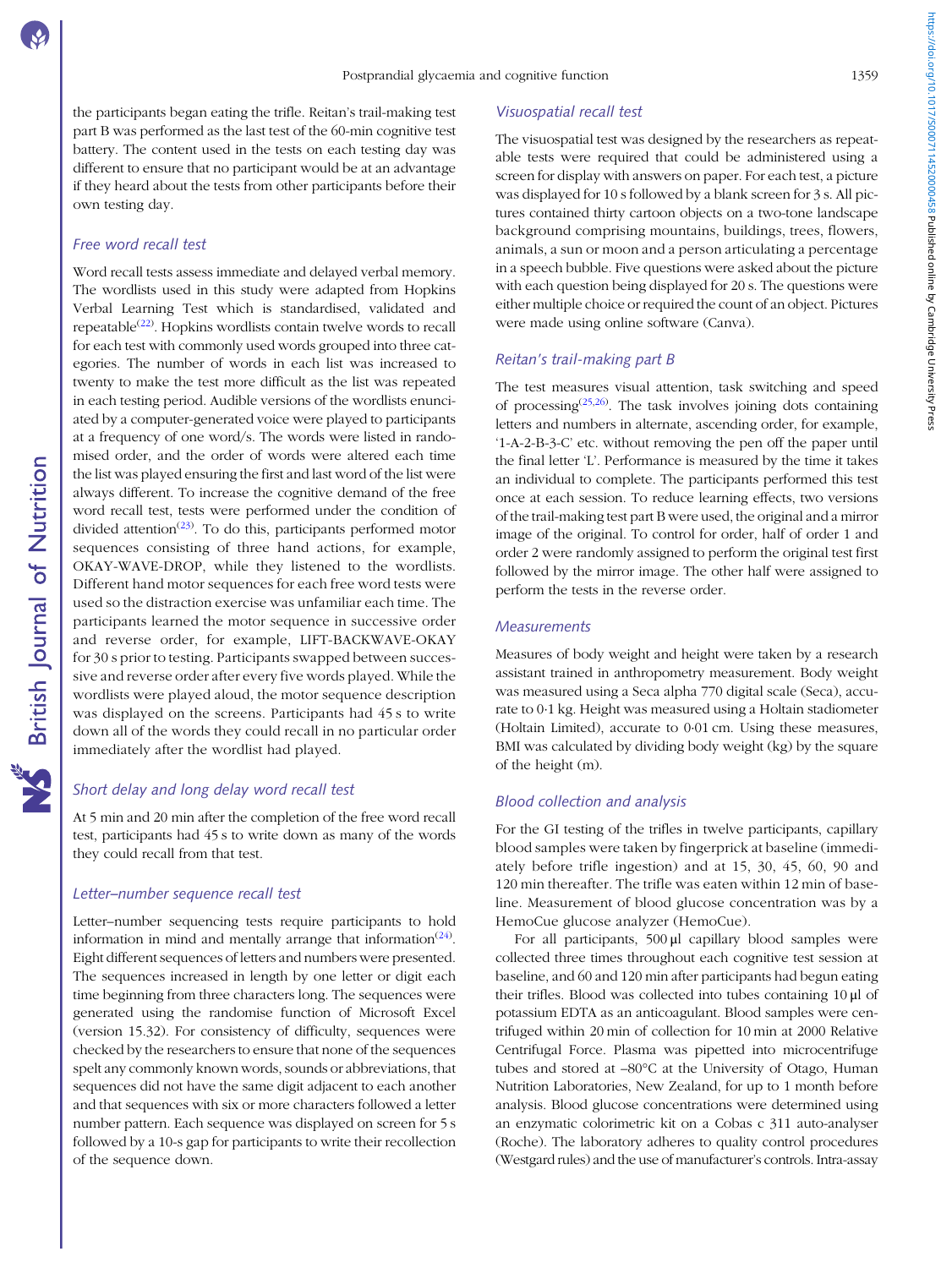and inter-assay variations were determined with a pooled plasma sample. Repeatability and accuracy tests were performed using a Roche commercial control Precinorm U (two levels). CV were 1·25, 0·67 and 1·87 % for Precinorm U control one and two, and pooled plasma, respectively.

### Statistical analysis

A sample of sixty-one was required to detect a difference of 0·5 standard deviations for all outcomes in a standardised form with 90 % power and  $\alpha$  = 0.05, assuming a within-person correlation of at least 0·3. As this is a crossover trial, all participants were compared with themselves. Mixed-effects regression analysis was used to estimate the effects the sugars had on cognitive test scores at 60 and 120 min, with cognitive test scores as the outcome variable, treatment as the predictor variable and participant as a random effect. Analyses were adjusted for baseline score where relevant (no baseline for trail-making test) and for English as a second language, special diet and randomised order. Participants who were unable to finish their trifle were excluded. Residuals of all models were plotted and visually assessed for homogeneity of variance and normality. The mean difference with 95 % CI was calculated to estimate the difference in glycaemic response between treatments at 60 and 120 min on cognitive test days.

#### **Results**

Data from sixty-five participants were included in the analysis. The randomisation, allocation and exclusion of participants are given in Fig. 1. Participants who did not take part in both testing days or did not eat all of their trifle on the second testing day were excluded from the analysis. The demographic characteristics of participants are presented in [Table 2.](#page-4-0) The study sample had a high ratio of females:males. Most participants were New Zealand European and in their early twenties. None of the participants had been diagnosed with diabetes. No one was colour blind, and so all complete visuospatial tests were used in the analysis.

The sucrose and isomaltulose trifles had GI of 44 and 33, respectively. The mean postprandial glycaemic response of

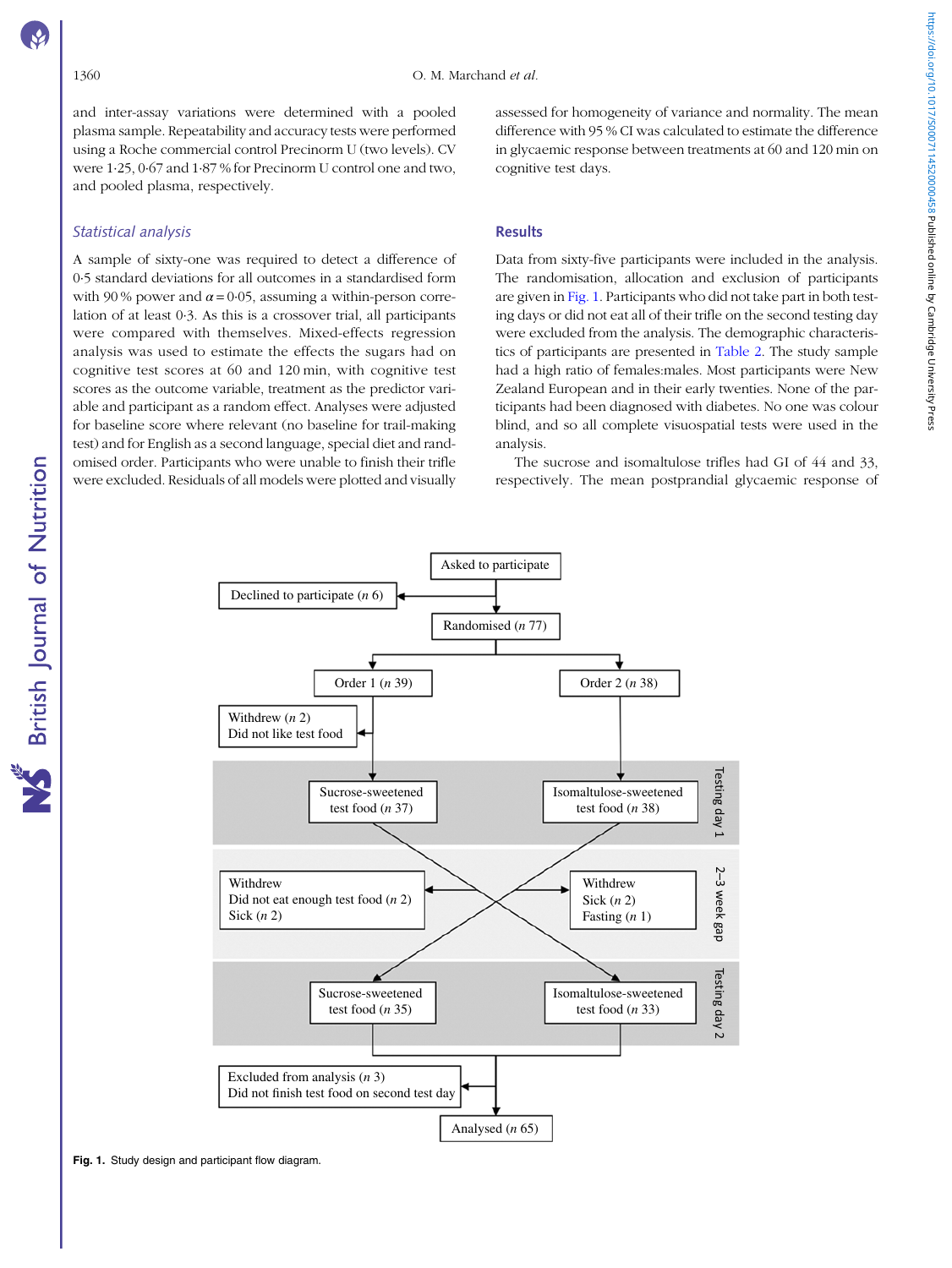<span id="page-4-0"></span>

Fig. 2. Glycaemic response curve to sucrose- and isomaltulose-sweetened trifles ( $n$ 65). \* Statistically significantly different.  $...,$  Sucrose;  $\blacksquare$ , isomaltulose.

the sixty-five participants to each trifle over the 2-h period is displayed in Fig. 2. During the cognitive tests, the plasma glucose concentration was 0·69 (95 % CI 0·31, 1·07) mmol/l lower at 60 min following ingestion of the isomaltulose compared with the sucrose-sweetened trifle. The mean between-trifle difference in plasma glucose concentration at 120 min was not statistically significantly different at 0·23 (95 % CI –0·06, 0·52) mmol/l.

|                                        |         |              |               | Baseline scores      |        |                                 |                                |                      |                            | Change in test score              |               |                       |                 |                       |                          |              | Mean difference in sucrose compared with isomaltulose |                            |           |
|----------------------------------------|---------|--------------|---------------|----------------------|--------|---------------------------------|--------------------------------|----------------------|----------------------------|-----------------------------------|---------------|-----------------------|-----------------|-----------------------|--------------------------|--------------|-------------------------------------------------------|----------------------------|-----------|
|                                        |         | Isomaltulose |               | Sucrose              |        | Isomaltulose<br>$\frac{1}{6}$   | 50 min                         | Sucrose at<br>60 min |                            | <b>Isomaltulose</b><br>at 120 min |               | Sucrose at<br>120 min |                 |                       | 60 min                   |              |                                                       | $120$ min                  |           |
| Test                                   | ς       | Mean         | GD            | Mean                 | SD     | Mean                            | G                              | Mean                 | GD                         | Mean                              | G             | Mean                  | G               | difference<br>Mean    | 95 % Cl                  | Q,           | difference<br>Mean                                    | 95 % Cl                    | Q.        |
| Short delay word<br>Free word recal    | 59<br>6 | $5-4$<br>ڞؘ  |               | 5.9<br>$\frac{6}{4}$ | o.c    | $\frac{8}{2}$<br>$\overline{5}$ | $\frac{0}{2}$<br>$\ddot{ }$ :1 | စ် စ<br>ပု ပု        | <u>ှ</u><br>$\overline{1}$ | 4.9<br>.<br>न                     | 2.7<br>2.7    | 4.5<br>$4\cdot 2$     | 5<br>2 5<br>2 7 | o.o<br>$\overline{0}$ | $-0.5, 0.5$<br>-0.6, 0.5 | 0.96<br>0.98 | ှိ<br>$\overline{5}$                                  | $-1.0, 0.5$<br>$-0.5, 0.7$ | 8<br>0.46 |
| Long delay word<br>recall              | 58      | 5.4          | بر            | 5.8                  | ي<br>2 | ვე                              | ΣÎ                             | 9.9                  | $\frac{8}{1}$              | 4.6                               | $\frac{8}{1}$ | $\frac{4}{3}$         | 9.6             | o.o                   | $-0.6, 0.6$              | 0.94         | ς<br>Ο                                                | $-0.6, 0.9$                | <b>61</b> |
| Letter-number<br>rel                   | 8       | 4.5          | $\frac{1}{4}$ | $4\overline{4}$      | ္      | -0.2                            | 1.7                            | ς<br>Ο               | $\frac{1}{2}$              | ς<br>Ο                            | $\frac{1}{2}$ | 6.5                   | $\frac{1}{2}$   | c.c                   | $-0.2, 0.7$              | 0.29         | 5                                                     | $-0.3, 0.5$                | 0.58      |
| sequence<br>Visuospatial<br>recall     | 83      | စ္           | Ξ             | $\frac{8}{1}$        | ፡      | ი<br>ა                          | $\ddot{ }$ :                   | -ი<br>ს              | $\frac{6}{1}$              | Ο.<br>Ο                           | $\frac{1}{2}$ | $\overline{6}$        | $\frac{6}{1}$   | -0.2                  | $-0.6, 0.2$              | 0.28         | $\overline{c}$                                        | $-0.2, 0.5$                | 0.44      |
| Trail-making<br>test $(s)$ †<br>recall | 83      |              |               |                      |        | 51.7                            | 28.2                           | 43.0                 | 15.9                       |                                   |               |                       |                 | $-7.7$                | $-14.9, -0.5$            | 0.037        |                                                       |                            |           |

group at 60 min. No baseline test was undertaken, the values are mean and standard deviations of each group at 60 min. 5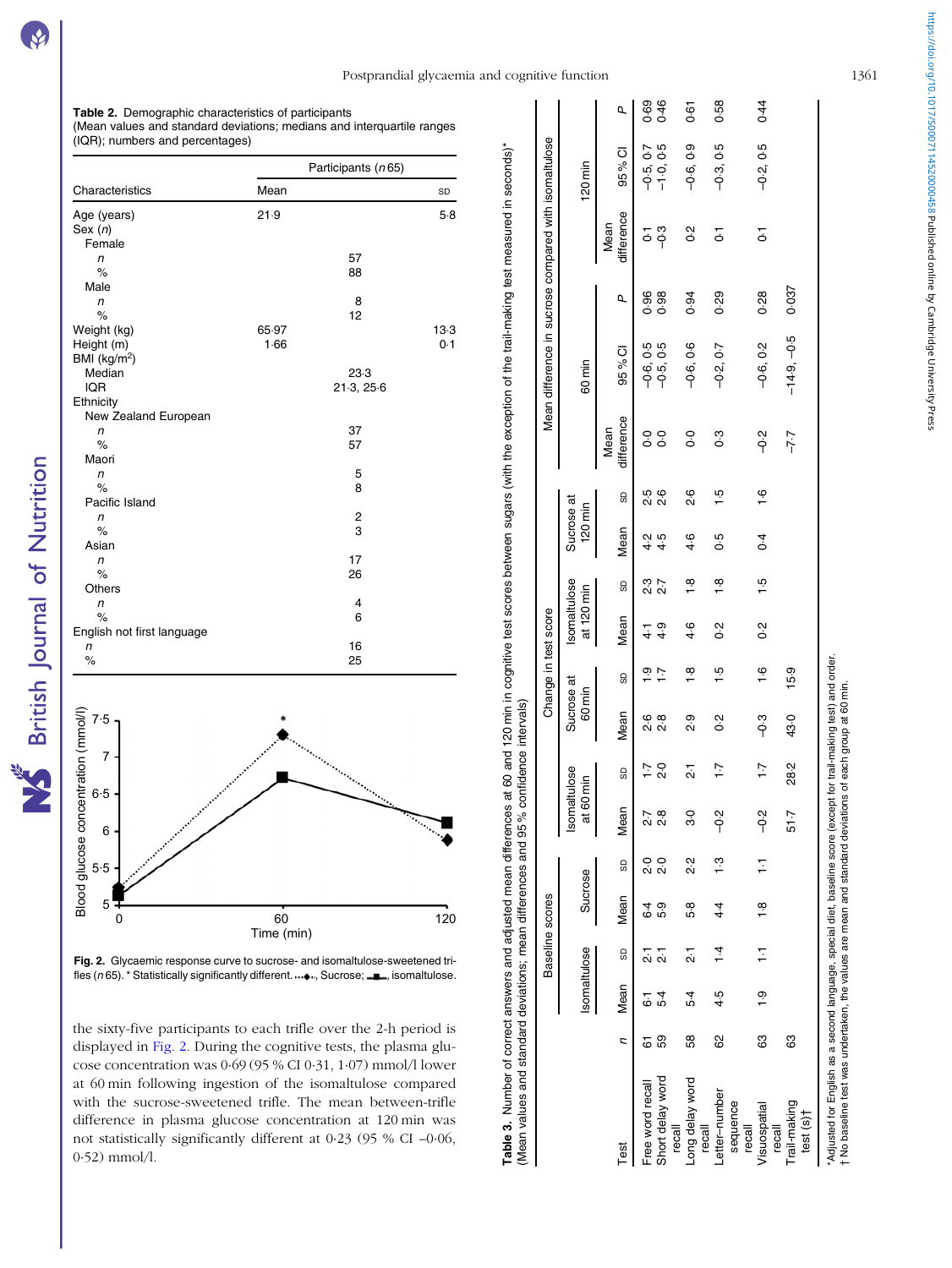**NS** British Journal of Nutrition

The effect of GI on cognition is reported in [Table 3.](#page-4-0) No significant differences in cognitive function after sucrose- and isomaltulose-sweetened trifles were detected for any of the memory tests. On the trail-making test, participants performed nearly 8 s faster after the higher-GI sucrose trifle than after the lower-GI isomaltulose trifle  $(P=0.037)$ .

#### **Discussion**

Although a difference in postprandial glycaemia was observed between the two trifles made with sugars of different GI, there was no difference in cognitive test scores for memory-related tests. The time to complete a trail-making test 1 h after trifle consumption was significantly shorter (better) following the higher-GI trifle.

The effect of postprandial glycaemia on cognitive test scores has been inconsistent, although among various tasks, the authors of a systematic review concluded that glycaemic manipulation was most consistently associated with memory<sup>[\(27](#page-6-0))</sup>. Generating differences in glycaemic response by using a sipping strategy compared with a bolus, it was suggested that working memory was better supported by the sipping regimen, possibly due to the avoidance of a sharp decline in glycaemic response that had occurred following peak glucose concentration following bolus ingestion<sup>[\(28\)](#page-7-0)</sup>. However, the effect of the shape of the glycaemic response on cognition has been inconsistent. In accordance with the theory that a rapid decline in glycaemia may affect cognition, a better result for memory was found following a low- compared with a high-GI test beverage at a time when rapid glycaemic decline was occurring in people with good glucose tolerance<sup>([5\)](#page-6-0)</sup>. In contrast, Benton et al. found no difference in memory following a period of more rapid decline (30–90 min) in glycaemia between low- and high-GI test foods<sup>[\(29](#page-7-0))</sup>. A difference in the rate of glycaemic decline following test beverages was most evident in our sample between 30 and 60 min, with no difference in memory scores. The inconsistency in findings challenges the notion that memory is affected by fluctuations in postprandial glycaemic excursions. Indeed, cognitive performance was better after a high-fat compared with a high-carbohydrate meal, with the authors postulating that stable glucose and insulin concentrations were favourable to cognitive function over fluctuations in glycaemic metabolism<sup>[\(30\)](#page-7-0)</sup>. There may be some support for this hypothesis. Memory test scores were not different following lower-, medium- and higher-glycaemic load breakfast meals when the tests were conducted between 1- and 3-h post-ingestion, at times of relative glycaemic stability<sup>[\(31](#page-7-0))</sup>. However, Dye and colleagues conducted cognitive tests coinciding with major fluctuations and differences in glycaemia between test meals with no between-treatment differences found for working memory<sup>([6\)](#page-6-0)</sup>. These data are consistent with our findings; although our tests were conducted at a time when a difference in glycaemia was occurring, there was no difference in memory test scores. From our data, memory was independent of both postprandial fluctuations in glycaemia and of any differences in glycaemia between treatments. Thus, if memory is indeed the aspect of cognitive function most likely to be associated

with glycaemia<sup>[\(27\)](#page-6-0)</sup>, then it may be even more difficult to relate other aspects of cognitive functioning to postprandial glycaemia. This is consistent with the findings of a systematic review, in which the authors concluded that the body of evidence concerning glycaemia and cognitive functioning is inconclusive, recommending that future studies address methodological problems<sup>[\(32](#page-7-0))</sup>.

The major methodological problems are with blinding and confounding. Some investigators have recognised this and designed studies to eliminate bias and to control well for confounding. Dye and colleagues used milk-based drinks sweetened with added sucrose or isomaltulose to generate differences in postprandial glycaemia with no consistent relationship found between glycaemia and cognitive test scores of immediate, delayed, recognition, verbal and working memory, and psychomotor performance<sup>[\(6](#page-6-0))</sup>. Young & Benton used glucose- or isomaltulose-sweetened breakfasts for children as crossover test meals and found no between-treatment difference in tests of speed of information, item memory at 1 h, spatial memory, reaction times or attention, with item memory at 3 h favouring the isomaltulose treatment<sup>[\(5](#page-6-0))</sup>. The same authors undertook a study with a similar design in older participants partitioned into four data sets based on blood glucose characteristics following an oral glucose tolerance test<sup> $(4)$  $(4)$  $(4)$ </sup>. The four data groups were: poorer glucose tolerance  $(\geq 7 \text{ mmol}/\text{l at 2 h})$ divided further into lowest blood glucose concentration that either did, or did not, fall below baseline; and similarly for people with better glucose tolerance (<7 mmol/l at 2 h) split according to the lowest blood glucose concentration. There was no difference in word memory scores between sucroseand isomaltulose-sweetened breakfast at any of the three cognitive testing time points for three of the data sets comprising 129 of the participants. For the data set representing people with better glucose tolerance in whom blood glucose concentration remained above baseline  $(n 25)$ , memory scores were better following the isomaltulose compared with the sucrose treatment; there was no effect of treatment in any of the data sets on tests of working memory, reaction time, semantic memory or vigilance<sup> $(4)$  $(4)$ </sup>. Thus, the results of studies in which blinding and good control of confounding have been attained are variable but on the whole null. Young and Benton argued that an effect of glycaemia on memory may only be evident in people with good glycaemic control favouring a lower-glycaemic test meal, although contrary to this suggestion, people with poorer glucose tolerance had better memory following a high-glycaemic, glucose-sweetened meal. The authors were cautious about their findings, recommending that the study should be replicated before firm conclusions could be made $^{(4)}$  $^{(4)}$  $^{(4)}$ . This is an appropriate suggestion considering the effect that chance may have on the results of these sorts of trials in which a large number of comparisons are being made over a number of tests conducted at several time points. Indeed, our data are consistent with an overall null effect, including for memory, with a between-treatment difference found only for the trail-making test favouring the higherglycaemic, sucrose-sweetened trifle. We did not adjust for multiple comparisons in the statistical analysis. Adjustment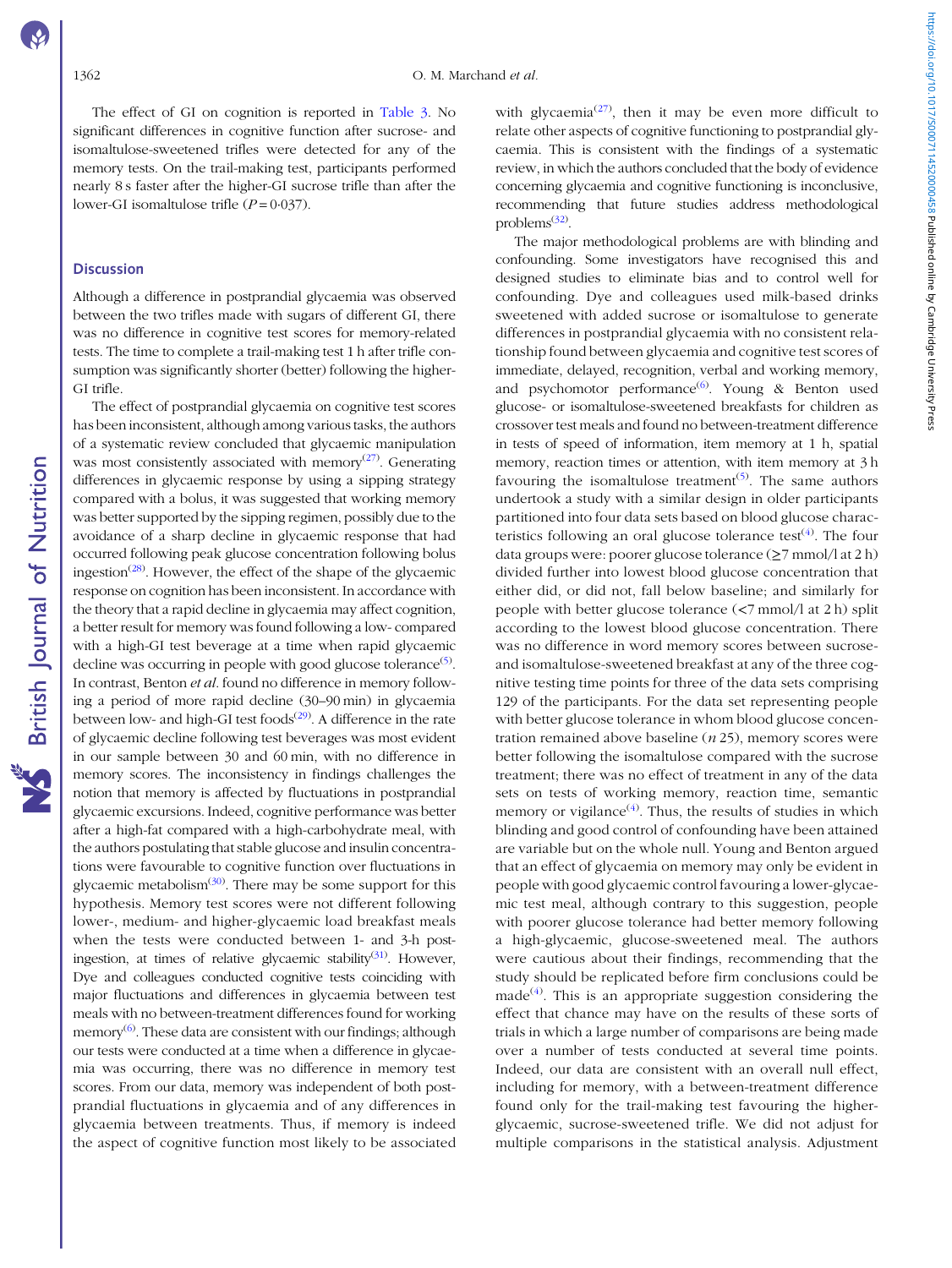<span id="page-6-0"></span>for multiple testing would not affect the estimates from the one 'significant' result that showed, on average, a 15 % difference in time to complete the trail-making test, which is a meaningful improvement. However, caution is needed in the interpretation of this outcome, as, to reduce learning effects, participants did not undertake a baseline trail-making test. Although each participant is compared with themselves, and the order of receiving each treatment was randomised, the fact that there is no baseline measure limits our ability to attribute the difference in performance in the trail-making test solely to the difference in sugars.

The major strengths of our study were a relatively large sample who were provided with test meals controlled for macronutrient and energy content, volume and appearance in a double-blind fashion with confirmed differences in glycaemia at the 1-h test point. A limitation was that the glycaemic differences attained between trifles were relatively small, with both trifles found to be low GI  $(<55)$ . However, this was designed as a practical experiment in which the principle of replacing a higher-GI sugar (sucrose) with a lower-GI sugar (isomaltulose) was followed. Given this limitation, it may be of interest to repeat the study whilst optimising differences in glycaemia between test meals and beverages.

### Acknowledgements

We gratefully acknowledge Ms Margi Bryant for her skills in blood sampling and Mr Ashley Duncan and Ms Michelle Harper for their expertise in blood processing and analysis.

The study was funded by the University of Otago.

B. J. V. conceived the study. All authors designed the study. O. M. M. and F. E. K. undertook the practical work. B. J. V. supervised the study. J. J. H. analysed the data. O. M. M. drafted the manuscript. All authors edited the manuscript.

The authors declare no conflicts of interest.

### References

- 1. Glycemic Index Foundation (2017) Emerging Science: The University of Sydney. [http://www.gisymbol.com/emerging](http://www.gisymbol.com/emerging-science/)[science/](http://www.gisymbol.com/emerging-science/) (accessed June 2019).
- 2. Micha R, Rogers PJ & Nelson M (2010) The glycaemic potency of breakfast and cognitive function in school children. Eur J Clin Nutr 64, 948–957.
- 3. Micha R, Rogers PJ & Nelson M (2011) Glycaemic index and glycaemic load of breakfast predict cognitive function and mood in school children: a randomised controlled trial. Br J Nutr 106, 1552–1561.
- 4. Young H & Benton D (2014) The glycemic load of meals, cognition and mood in middle and older aged adults with differences in glucose tolerance. *e-SPEN* **/ 9**, e147–e154.
- 5. Young H & Benton D (2015) The effect of using isomaltulose (PalatinoseTM) to modulate the glycaemic properties of breakfast on the cognitive performance of children. Eur J Nutr 54, 1013–1020.
- 6. Dye L, Gilsenan MB, Quadt F, et al. (2010) Manipulation of glycemic response with isomaltulose in a milk-based drink does not affect cognitive performance in healthy adults. Mol Nutr Food Res 54, 506–515.
- 7. Kashimura J, Nagai Y & Ebashi T (2003) The effect of palatinose on mental concentration in humans. J Nutr Sci Vitaminol  $(Toky)$  49, 214-216.
- 8. Cooper SB, Bandelow S, Nute ML, et al. (2015) Breakfast glycaemic index and exercise: combined effects on adolescents' cognition. Physiol Behav 139, 104-111.
- 9. Benton D, Maconie A & Williams C (2007) The influence of the glycaemic load of breakfast on the behaviour of children in school. Physiol Behav 92, 717-724.
- 10. van de Ven KC, van der Graaf M, Tack CJ, et al. (2012) Steadystate brain glucose concentrations during hypoglycemia in healthy humans and patients with type 1 diabetes. Diabetes 61, 1974–1977.
- 11. Sunram-Lea SI & Owen L (2017) The impact of diet-based glycaemic response and glucose regulation on cognition: evidence across the lifespan. Proc Nutr Soc 76, 466-477.
- 12. Pollitt E (1995) Does breakfast make a difference in school? J Am Diet Assoc 95, 1134–1139.
- 13. Pollitt E, Lewis NL, Garza C, et al. (1982) Fasting and cognitive function. *J Psychiatr Res* 17, 169-174.
- 14. Liu J, Hwang WT, Dickerman B, et al. (2013) Regular breakfast consumption is associated with increased IQ in kindergarten children. Early Hum Dev 89, 257-262.
- 15. Inkster B & Frier BM (2012) The effects of acute hypoglycaemia on cognitive function in type 1 diabetes. British J Diabetes Vasc Dis 12, 221–226.
- 16. Graveling AJ, Deary IJ & Frier BM (2013) Acute hypoglycemia impairs executive cognitive function in adults with and without type 1 diabetes. Diabetes Care 36, 3240-3246.
- 17. Cryer PE (2017) Physiologic response to hypoglycemia in normal subjects and patients with diabetes mellitus. In UpToDate [DM Nathan and JE Mulder, editors]. Waltham, MA: Wolters Kluwer.
- 18. The University of Sydney GI Foods Advanced Search (2019) <https://www.glycemicindex.com/index.php> (accessed June 2019).
- 19. Abi-Saab WM, Maggs DG, Jones T, et al. (2002) Striking differences in glucose and lactate levels between brain extracellular fluid and plasma in conscious human subjects: effects of hyperglycemia and hypoglycemia. J Cereb Blood Flow Metab 22, 271–279.
- 20. Ingwersen J, Defeyter MA, Kennedy DO, et al. (2007) A low glycaemic index breakfast cereal preferentially prevents children's cognitive performance from declining throughout the morning. Appetite 49, 240–244.
- 21. International Standards Organization Food products determination of the glycaemic index (GI) and recommendation for food classification. ISO 26642:2010.
- 22. Brandt J (1991) The Hopkins Verbal Learning Test: development of a new memory test with six equivalent forms. Clin Neuropsychol **64**, 135–168.
- 23. Mulligan NW & Hartman M (1996) Divided attention and indirect memory tests. Mem Cognit 24, 453-465.
- 24. Diamond A (2013) Executive functions. Annu Rev Psychol 64, 135–168.
- 25. Salthouse TA (2011) What cognitive abilities are involved in trail-making performance? Intelligence 39, 222-232.
- 26. Broshek DK & Barth TB (2000) Halstead-Reitan Neuropsychological test battery. In Neuropsychological Assessment In Clinical Practice: A Guide To Test Interpretation And Integration [G Groth-Marnat, editor]. New York: John Wiley and Sons.
- 27. Hoyland A, Lawton CL & Dye L (2008) Acute effects of macronutrient manipulations on cognitive test performance in healthy young adults: a systematic research review. Neurosci Biobehav Rev 32, 72–85.